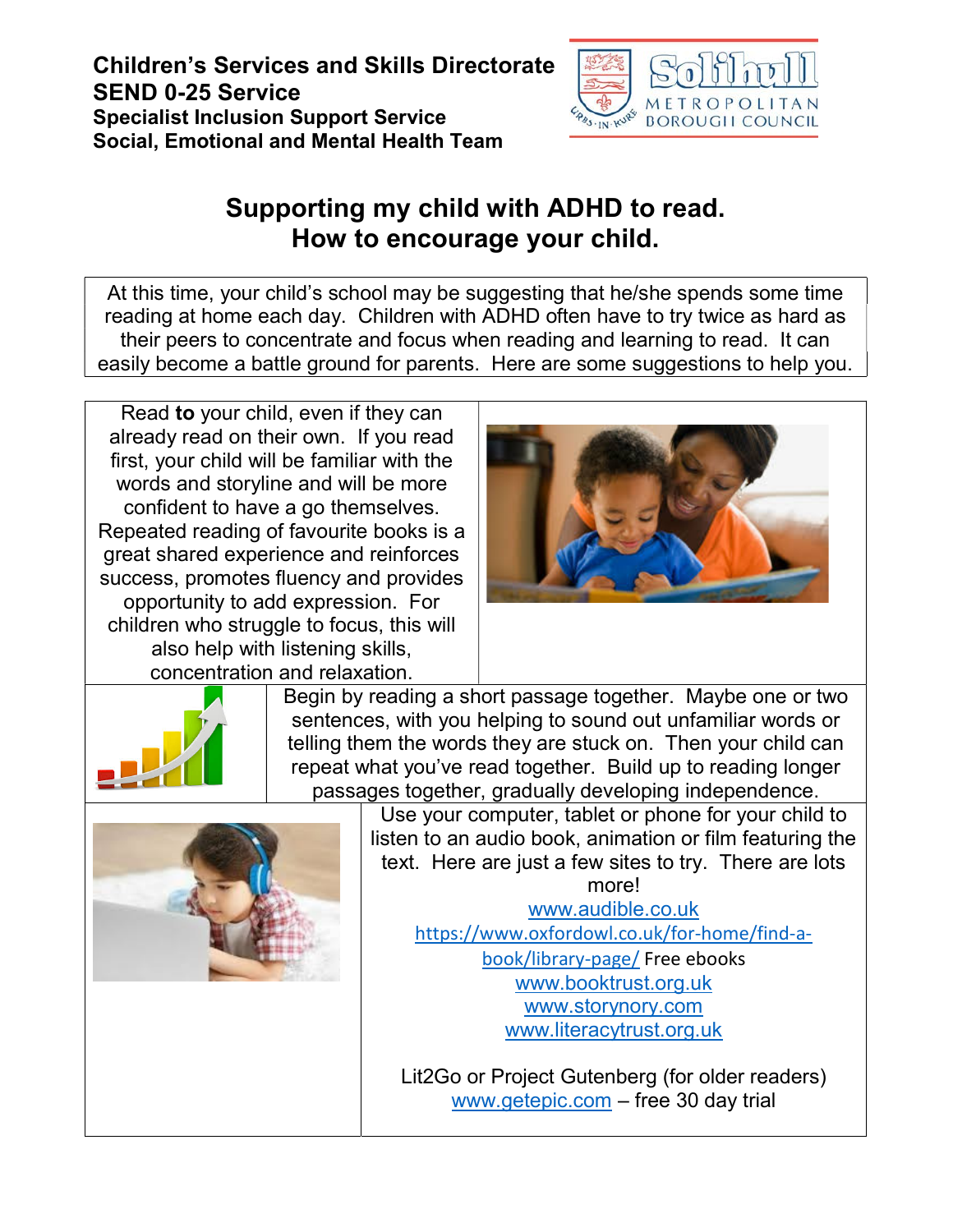

Keep active. Remember that for children with ADHD, to focus and concentrate takes a huge amount of effort. Keeping still for long periods of time can be a huge challenge. Try reading lying down, slouching over a cushion, or even upside down!

Being really still can be very difficult so expect fiddling and fidgeting as it may be that your child needs to do this to concentrate.

Burn off some energy before reading time. Run around or do some physical exercises indoors for 5 minutes – then sit quietly and calmly to read.

Think about the noise level in the room. Some children like a quiet space to work in where there is no distraction. Others focus more with some calming music or quiet noise in the background.





Does your child have a special interest that motivates them? Maybe they love finding out about animals, pop singers, cars or football. If so, read books, magazine articles or non-fiction texts about their passions. Reading comics, joke books, newspapers and magazines all count and your child may find this more motivating.



If you're reading specific key words, vocabulary or learning letters and sounds (phonics), try playing fun, active games to reinforce your child's learning. Making and doing uses energy and can keep children with ADHD more engaged and focused. See how many times they can find the letter or key word on a page or in a magazine article; stick the words being learned on post-its around the room and time them collecting/reading them all, race across the room on all fours to find the key word, treasure hunt- how many objects can you fit on plate that have a specific 'sound' or phoneme.